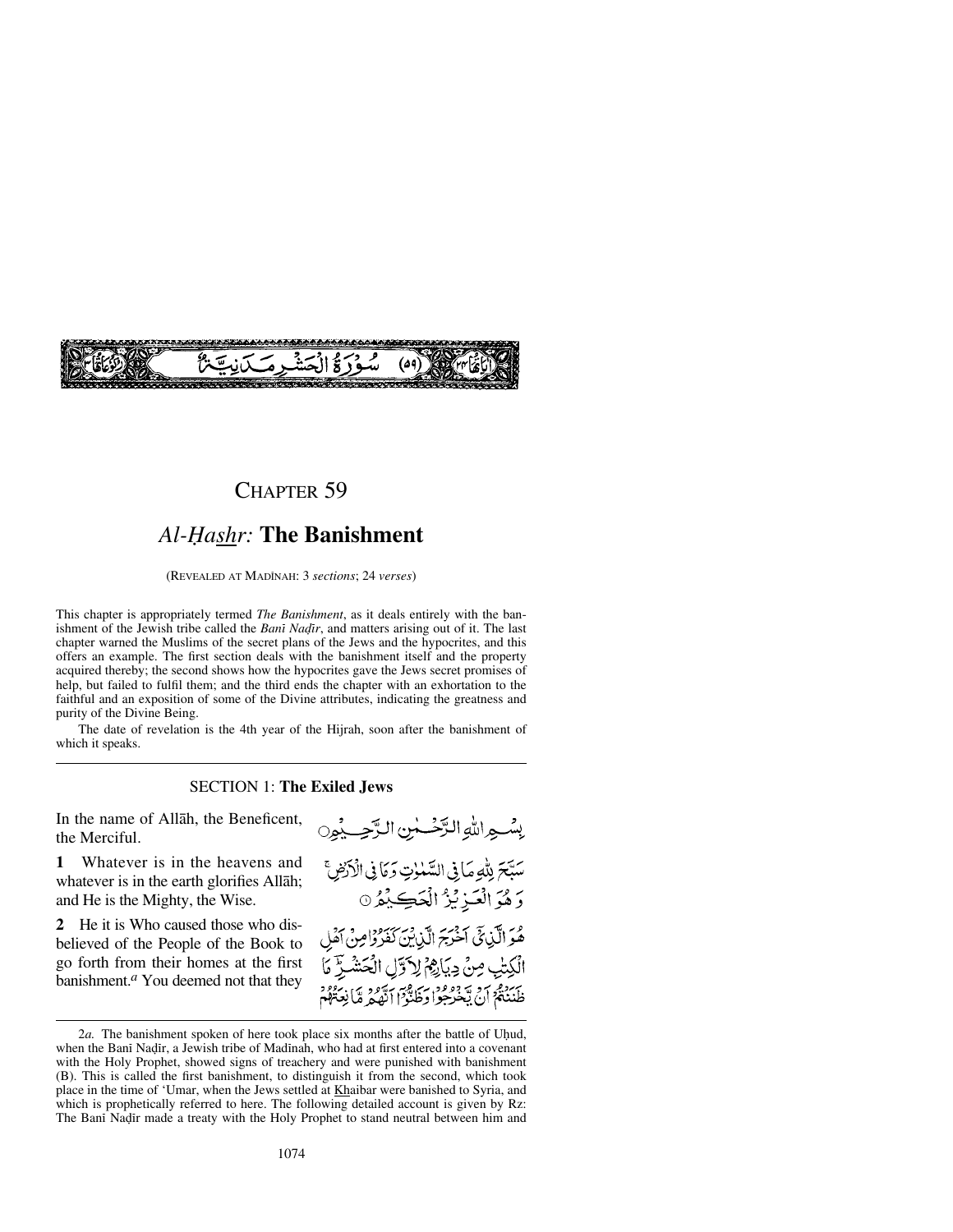would go forth, while they thought that their fortresses would defend them against Allåh. But Allåh came to them from a place they expected not and cast terror into their hearts — they demolished their houses with their own hands and the hands of the believers. So take a lesson, O you who have eyes!*<sup>b</sup>*

**3** And had it not been that Allåh had decreed for them the exile, He would certainly have chastised them in this world; and for them in the Hereafter is the chastisement of the Fire.

**4** That is because they were opposed to Allåh and His Messenger, and whoever is opposed to Allåh, surely Allåh is Severe in retribution.

**5** Whatever palm-tree you cut down or leave it standing upon its roots, it is by Allåh's permission, and that He may abase the transgressors.

ومؤنفه قِنَ اللّهِ فَأَنْتَهُمُ اللّهُ مِنْ حَيْثُ لَمْرِيَحْتَسِبُوْا وَقَيْدَنَ فِي فَكَوْبِهِمُ الرَّعْبَ يُخْرِبُونَ بَدَوْيَةٍ بِٱٓيۡبِٱۡبِهِمۡ وَ ٱلۡبَٰنِیِ الۡمُؤۡمِنِیۡنَ ۖ نَاغۡتَبُرُوۡا بَأْدِلِي الْأَنْصَا*نِ* ۞

وَلَوْلَاَ آنْ كَتْبَ اللَّهُ عَلَيْهِمُ الْجَلَآءُ لَعَنَّ بَهُمْ فِي اللَّهُ نَبَا مُوَلَّهُمْ فِي الْأَخِرَةِ عَذَابُ النَّائِنِ

ذٰلِكَ بِأَنَّهُمُ شَأَنَّوْا اللَّهَ وَيَسْوَلَهُ ۚ وَ مَنْ يُشَارِقٌ اللَّهَ فَإِنَّ اللَّهَ شَدِيدٍ العِقَابِ۞

مَا قَطَعْتُمْ مِّنْ لِّيْبَةِ أَدْتَرَكَنَّعُوهَا تَأَيِّمَةً عَلَى أَصْوَٰلِهَا فَبِإِذْنِ اللَّهِ وَلِيُخْزِيَ الْفُسِقِيْنَ٥

Dr. Prideaux says that the Prophet ordered a party of the Muslims to pursue the emigrants, and that thus they were all put to death. Sale has shown in his note on this verse that the incident from which Dr. Prideaux draws this strange conclusion relates really to the murder in cold blood of seventy Muslims, who, being invited to preach Islåm, were treacherously put to death by an Arab tribe.

2*b*. The Bani Nadir, being granted ten days in which to collect and take with them such of their property as they desired, devoted the time at their disposal to the destruction of their houses, lest they should be a source of strength to the Muslims. What remained of them was demolished by the Muslims.

his enemies. When he was victorious at Badr, they said that he was the Prophet promised in the Torah, on account of the victory, but when the Muslims suffered a loss on the day of Uhud, they (i.e., the Bani Nadir) repudiated their vow and broke the agreement. Ka'b, son of Ashraf, went to Makkah with forty horsemen and made an alliance with Abū Sufyān. As a consequence, Ka'b was murdered, and the Holy Prophet told the tribe to leave Madinah. They wanted ten days for preparation, but 'Abd Allāh ibn Ubayy (the head of the hypocrites) advised them not to leave Madinah but to fight against the Prophet, promising the help of his own men. He also assured them that, if they were compelled to go forth, he would go with them. So they fortified themselves within their strongholds. After having remained besieged for twenty-one days, and having despaired of help from the hypocrites, they surrendered. The Prophet raised the siege on condition that they should depart from Madinah. With the exception of two families that chose to remain at Khaibar, they all went to Syria.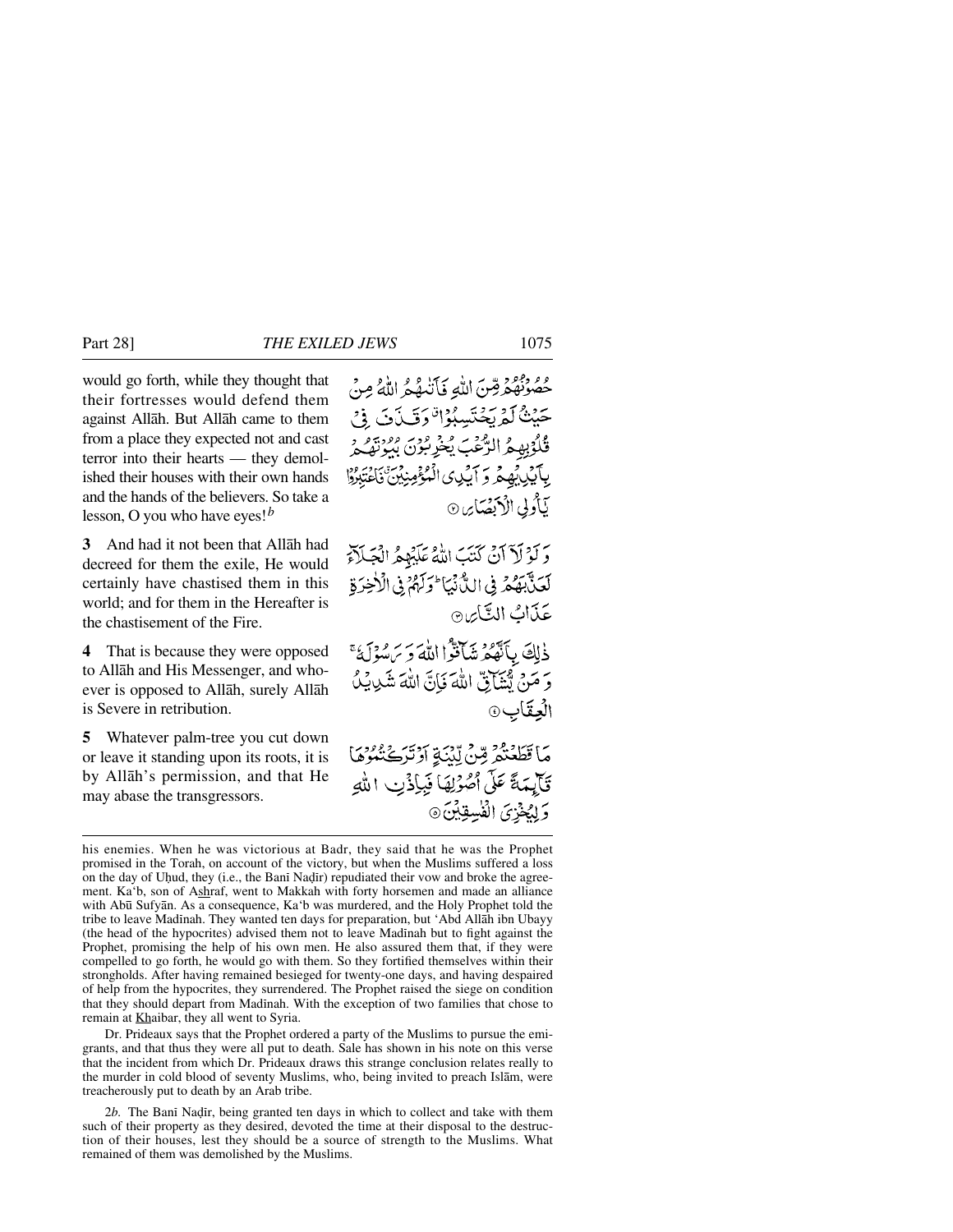**6** And whatever Allåh restored to His Messenger from them, you did not press forward against it any horse or any riding-camel, but Allåh gives authority to His messengers against whom He pleases. And Allåh is Possessor of power over all things.

**7** Whatever Allåh restored to His Messenger from the people of the towns, it is for Allåh and for the Messenger, and for the near of kin and the orphans and the needy and the wayfarer, so that it be not taken by turns by the rich among you. And whatever the Messenger gives you, accept it, and whatever he forbids you, abstain (therefrom); and keep your duty to Allåh. Surely Allåh is Severe in retribution.*<sup>a</sup>*

**8** (It is) for the poor who fled, who were driven from their homes and يَرِيّ آفَاءَ اللَّهُ عَلَى رَسُوْلِهِ مِنْهُمْ فَيَأْ اَوْجِفْنَهُمْ عَلَيْهِ مِنْ خَيْلِ وَلَا دِكَابِ وَّ لَكِنَّ اللَّهَ يُسَلَّطُ رُسُلَهُ عَبِيْ مَنْ لَتَتَأْتَرُ ثَوَ اللَّهُ عَلَى كُلِّ نَثَنَىٰ ۚ قَلِي يُنْزَلَ

مَّآ أَفَأَءَ اللَّهُ عَلَى رَسُوْلِهٖ مِنْ أَهْلِ الْفُرْيِ فَلِلَّهِ وَ لِلزَّسُوْلِ وَلِذِي الْقُرْنِي وَ الْبَعْلَىٰ وَ الْمَسْكِيِّنِ وَ ابْنِ السَّبِيبِّلِيِّ كَيْرْلَا يَكْوُنَ دُوْلَةً 'بَيْنَ الْآغَيْنِيَا وسروطية الأسرو الدودار سو ودود<br>مِنكَّدِ وَمَا انْسَكْدُ الرَّسُولُ فَخْبَادِهِ دَ مَا نَفْسَكُمْ جَنْهُ نَانْتَفَوْا ْوَاتَّقَوْااللَّهَ انَّ اللَّهَ شَيْدِيْدُ الْعِقَابِ ﴾

لِلْفُقَرَآءِ الْمُعْجِرِيْنَ الَّذِينَ أَخْرِجُوْا

The *fai'* is not distributed among the warriors for the reason that there has been no fighting. It is described here as being for Allåh and for the Messenger, the near of kin, the orphans, the needy and the wayfarer. From this it will be seen that the whole of it was to be distributed in exactly the same manner as the one-fifth of the *ghanimah*, for which see 8:41*a*. A reference to that note will show that the Prophet's share was for the benefit of the Muslims. Bd states that there are three different opinions as to the Prophet's share after his death. According to one it should go to the *Imåm* or the head; according to a second, it should be spent on the army and the fortification of the boundaries; and according to a third, it is for the benefit of the Muslims in general. The lives of the Holy Prophet and his earlier successors — a conqueror like 'Umar, before whom, wearing patched clothes, was brought all the hoarded wealth of Persia and Syria — are a sufficient testimony that the Prophet's share was always spent for the benefit of the Muslims. In fact, this share was considered as a part of the *Bait al-Mål*, the public treasury, for when, after the Holy Prophet's death, his daughter Fāṭimah claimed a share of *Fidk*, which was also a part of *fai'*, Abū Bakr refused it on the ground that it was not the personal property of the Holy Prophet, and he decided in fact that a prophet does not leave any property to be inherited by his heirs. The feud which thus arose has rent the Muslim world into two great schools. The prohibition contained in the words *so that it be not taken by turns by the rich among you* is directed against the Prophet's share being inherited at all.

It may be added that under modern conditions when the soldiers are paid by the State, all spoils of war may be treated as *fai'*.

<sup>7</sup>*a.* This verse relates to property acquired in war, which is called *fai'*, being derived from *af a'a*, which occurs in this verse, another kind, called *ghanimah*, being mentioned in 8:41, for which see 8:41*a*. The word *af å'a* means, *He restored to the Muslims*, or *gave to them as spoil, the property of the disbelievers* (LL). Hence *fai'* comes to mean *such of the possessions of the disbelievers as accrue to the Muslims without war*, or *such as are obtained from the believers in a plurality of gods after the laying down of arms* (LL).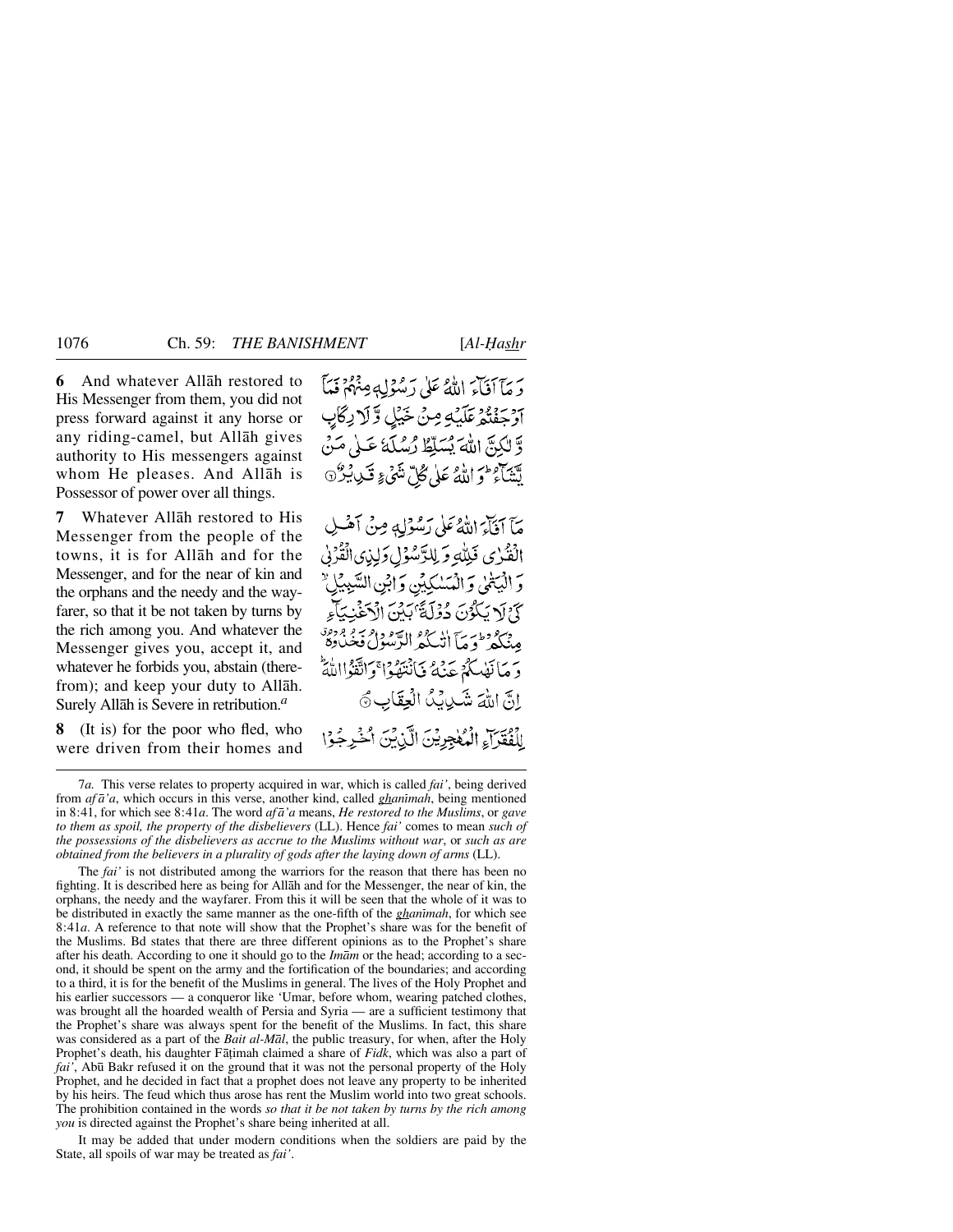their possessions, seeking grace of Allåh and (His) pleasure, and helping Allåh and His Messenger. These it is that are the truthful.*<sup>a</sup>*

**9** And those who made their abode in the City and in faith before them love those who have fled to them, and find in their hearts no need of what they are given, and prefer (them) before themselves, though poverty may afflict them.*<sup>a</sup>* And whoever is saved from the niggardliness of his soul, these it is that are the successful.

**10** And those who come after them say: Our Lord, forgive us and our brethren who had precedence of us in faith, and leave no spite in our hearts towards those who believe. Our Lord, surely Thou art Kind, Merciful.*<sup>a</sup>*

مِنْ دِيَارِهِمْ وَ أَمْوَالِهِمْ يَبْتَغُونَ فَضَلًا قِنَ اللَّهِ وَرِضْوَائًا وَيَنْصُرُ الله و رسود كي اوليك هُ هُرالصُّدِ تُوْرَجَ دَ الَّذِينَ تَبَيَّدَوْ الدَّاسَ دَالْدَيْنَانَ مِنْ قَبَلِهِمْ يُجِبُّرُنَ مَنْ هَاجَرَ إِلَيْهِمْ وَلَايَجِلُّوْنَ فِيْ صُدُوْرِهِمْ حَاجَةً رِّعَمَّآ أَوْتَوَا وَ يُؤْتِرُونَ عَلَى آنَفُسِهِمْ رَكَوْ كَانَ بِهِعْهِ خَصَاصَةٌ قُوصَ تَوْدَى شُعَّ نَفْسِهِ فَأُولَّيْكَ هُمُ الْمُفْلِحُونَ ۞ وَ الَّذِينَ جَآءُ وُ مِنْ بَعْبٍ هِ مَقْوَلَوْنَ رَبَّنَا اغْفِرْنَنَا وَلِاحْوَانِنَا الَّذِبْنَ سَبَقَوْنَا بِالْإِيْمَانِ وَلَا تَجْعَلُ فِي تُلْوُينَا غِلَّا لِّلَكِّنِ بِينَ امْ فِرْنِ بِينَ إِيَّا يَجْ رُءُوفُ دَّ

9*a.* By *those who made their abode in the City and in faith* are meant *the An©år* or *the Helpers*, i.e., the Muslim residents of Madinah. *Dār* means *a house* or *a mansion* as well as *a country,* or *a city* or *a town* or *village* (LL), and with the article *al, al-Dår* means *al-Madßnah* or *the City of the Prophet* (LL). The meaning is that they made an abode in the city of the Prophet and the faith; the faith being likened to a place of abode. *Before them* signifies *before their* (i.e., the Refugees') *coming to Madinah.* 

When the Muslims fled from Makkah, they found a refuge in Madinah, where the Muslim inhabitants received them as if they were their brothers, lodging them in their own houses, and many of them were still living in the houses of their benefactors, when the banishment of the Bani Nadir took place. On this the Holy Prophet asked the Helpers to consent to one of two proposals, i.e., to have a share of what was acquired from the Bani Nadir and give part of their houses and wealth to the Refugees, or to let the (poor) Refugees alone have a share in that property, so that with it they might build their houses and make a start in some business or trade. The *Ansār* replied that they were willing that the Refugees alone should have a share, and, notwithstanding that, they might continue to lodge in their houses (Rz).

10*a.* This verse contains two directions for all future Muslim generations, viz., to

<sup>8</sup>*a.* It should be noted that the Refugees in general did not receive any share of this property: it was only to the poor among them that something was given for maintenance, the reason for which is clearly stated in the verse, viz., they had lost everything and had to leave their homes as well as their property. It is necessary to remember, moreover, that one of the important heads of expenditure in the *Bait al-Mål* was the help of the poor and those who were unable to earn their own livelihood. It was under that head that the Refugees who had lost all their wealth and homes and were still so poor that they could not carry on any business of their own, were to receive anything from what the Bani Nadir left, all of which formed part of the public treasury.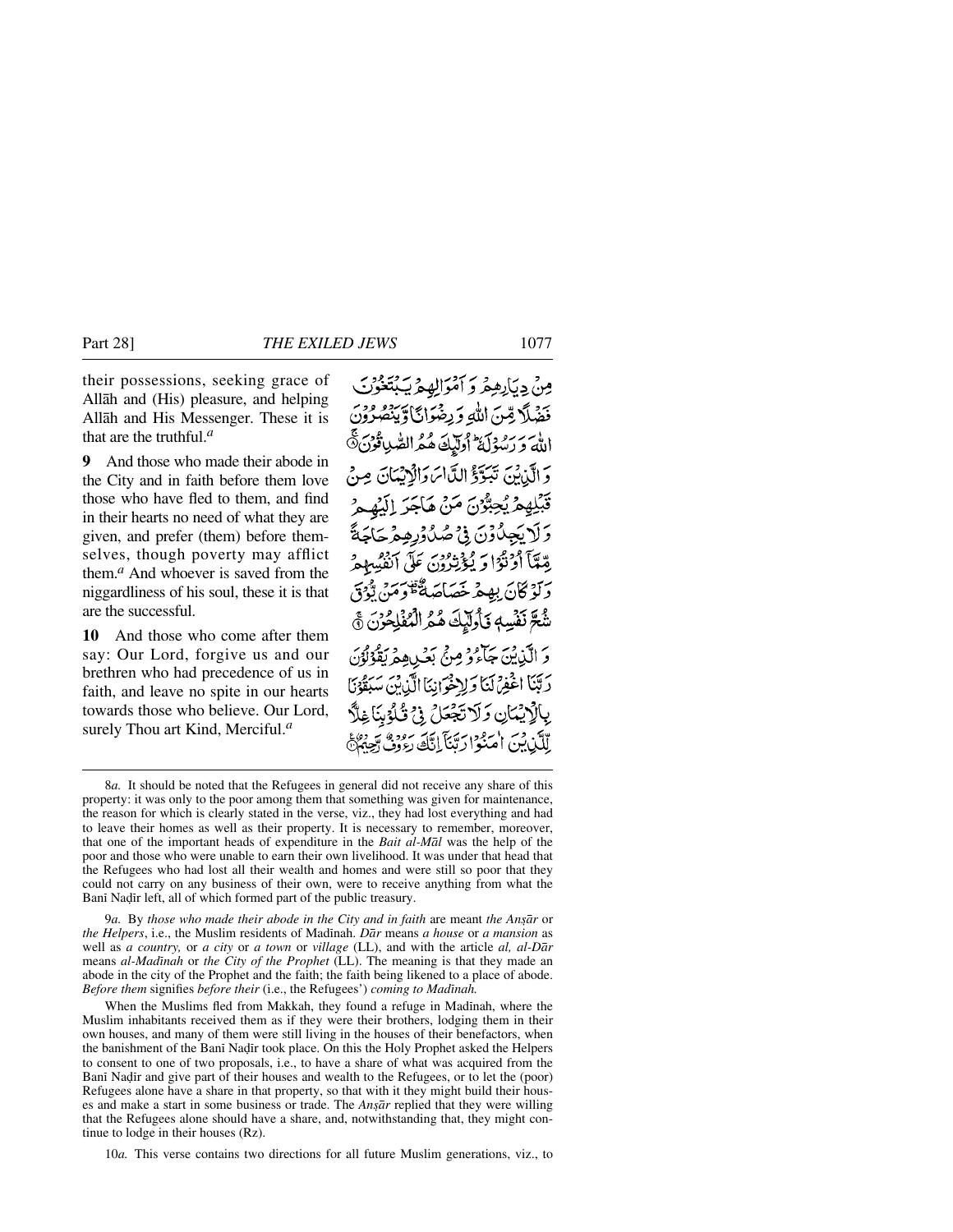## SECTION 2: **The Hypocrites fail in their Promise to the Jews**

**11** Hast thou not seen the hypocrites? They say to their brethren who disbelieve from among the People of the Book: If you are expelled, we certainly will go forth with you, and we will never obey anyone concerning you; and if you are fought against, we will certainly help you. And Allåh bears witness that they surely are liars.*<sup>a</sup>*

**12** If they are expelled, they will not go forth with them, and if they are fought against, they will not help them; and even if they help them, they will certainly turn (their) backs; then they shall not be helped.

**13** Your fear in their hearts is indeed greater than Allåh's. That is because they are a people who understand not.

**14** They will not fight against you in a body save in fortified towns or from behind walls. Their fighting between them is severe. Thou wouldst think them united, but their hearts are divided. That is because they are a people who have no sense.

**15** Like those before them shortly:*<sup>a</sup>* they tasted the evil consequences of their conduct, and for them is a painful chastisement.

**16** Like the devil when he says to man: Disbelieve. But when he disbe-

آلَهُ تَبَرَ إِلَى الَّذِينَ نَافَقُوْا يَقُونُونَ لِاخْوَانِهِمْ الَّذِيْنَ كَفَرَاوْاصِرْحِ آهُ تٰبِ لَيْنُ أُخْرِجُنُّهُ مَعَكَّمْ وَكَرْ نُطِيْعُ فِينَكِّمْ آجَدًّا آيَدًا لَهُ نْ قُوْتِلْنَكُمْ لَيْنَصَّ ذَّكَ كُرْمٍ وَ ن گُرُمَ کَ @ يَتَنْبَصَلُ النَّفْكُمُ لَة لْوَالْأَيْنَصُّ قذتن يسر ووو د رَوِيرُوْيَ الْأَدْبَابَ مَنْ تَ لَا مُنْصَدُوْنَ ۞ ن وجود آمدي من شرح في المحروفية.<br>ان يع آمدن رهب محمد المحروفية قِينَ اللَّهِ ۖ ذَٰ لِكَ بِأَنَّهُمْ قَوْمٌ لَهُ يَفۡفَهُوۡنَ ۞ لَا نُقَاتِلُوْنَكُمْ جَبِيْبُكَا الْآدِفِي فَسُرَّى مُحَصَّنَةِ أَدْمِنْ دَّبَ[وَجُلاَرُ بَأَ لْوْبُهُمْ شَحّْ ۖ ذٰلِكَ بِٱتَّهُمْ قَر لأد يَكْتَفَلّْدُنَّ ۞ كَمَثَلِ الَّذِبْنَ مِنْ قَبْلِهِمْ قَدِيْبًا ذَاذُوْا دَيَالَ آمَرِهِمْ وَلَهُمْ عَذَابٌ أَلِيْهُمْ ۚ كَمَثَلِ الشَّيْطِنِ إِذْ قَالَ لِلْإِنْسَانِ اكْفُرْ كَلَّمَّاكُفَّدَ قَالَ إِنَّيْ بَرِيٌّ ۚ مِّنْكَ

pray for the forgiveness of earlier generations that have passed away before them and to pray for their hearts to be free from all spite towards their living Muslim brethren.

<sup>11</sup>*a.* The hypocrites deceived the Jews with false promises, and thus encouraged them to fight against the Prophet.

<sup>15</sup>*a*. According to some, this description applies to the Bani Qainuqa<sup>\*</sup>, and according to others, to the Quraish slain on the field of Badr.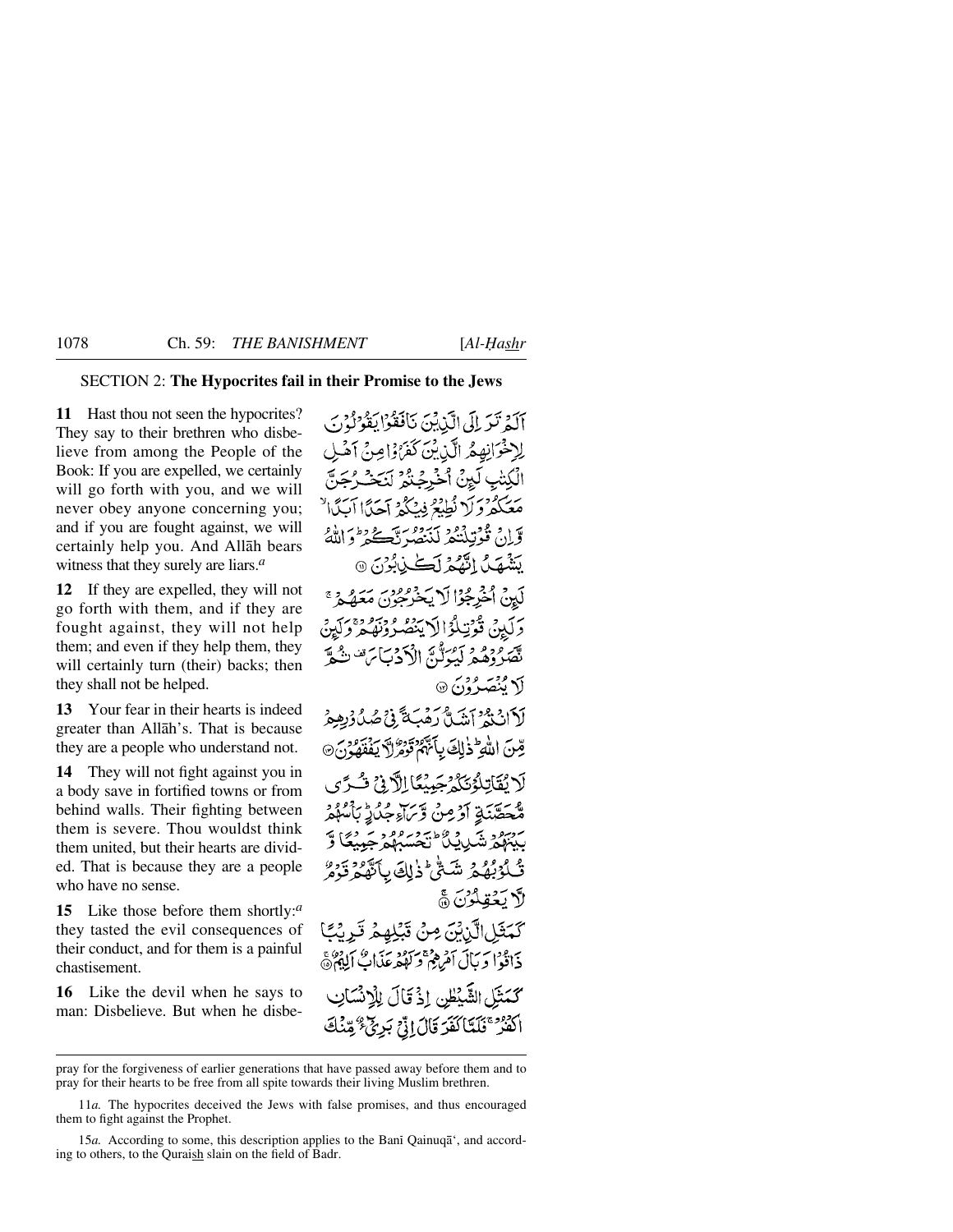lieves, he says: I am free of thee: surely I fear Allåh, the Lord of the worlds.

**17** So the end of both of them is that they are both in the Fire to abide therein. And that is the reward of the wrongdoers.

## SECTION 3: **An Exhortation**

**18** O you who believe, keep your duty to Allåh, and let every soul consider that which it sends forth for the morrow, and keep your duty to Allåh. Surely Allåh is Aware of what you do.

**19** And be not like those who forget Allåh, so He makes them forget their own souls. These are the transgressors.

**20** Not alike are the companions of the Fire and the owners of the Garden. The owners of the Garden are the achievers.

**21** Had We sent down this Qur'ån on a mountain, thou wouldst certainly have seen it falling down, splitting asunder because of the fear of Allåh. And We set forth these parables to men that they may reflect.

**22** He is Allåh besides Whom there is no God: The Knower of the unseen and the seen; He is the Beneficent, the Merciful.*<sup>a</sup>*

**23** He is Allåh, besides Whom there is no God; the King, the Holy, the Author of Peace, the Granter of Security, Guardian over all, the Mighty, the Supreme, the Possessor of الِّ } كَمَانُ اللَّهَ رَبَّ الْعُلَيْدِيْنَ ۞

فَكَانَ عَاقِبَتَهُمَّاً النَّهُمَا فِي النَّارِخْلِدَيْنِ فِيْهَا وَذَلِكَ جَزَاؤُاالطّْلِبِيْنَ ﴾

نَأَبَّهُا الَّذِبْنَ امَنُوا اتَّفَدُا اللَّهَ وَلْتَنَظُرُ نَفْسٌ مَّا قَدَّمَتْ لِغَيْ وَاتَّقَوْا اللَّهَ اِنَّ اللهَ خَيِيْرٌ يِهَا تَعْمَلُوْنَ ۞ وَلَا تَكُوْنُوا كَالَّيْنِيْنَ نَسُوا اللَّهَ فَأَنْسُمُ م دوره دارايك كمكر الفيدقون @ لَا يَسْتَوِيَّ آصَّحْبُ النَّابِرِ، وَآصَّحْبُ الْجَنَّةِ إِحْمَحْبُ الْجَنَّةِ هُمُ الْفَابِزُوْنَ لَوْ آَنْزَلْنَاهُذَا الْقَرْانَ عَلَى جَبَلِ ڷڗۜٳؽؾؘڬڂؘٳۺڰٵۿ۠ؾؘڝؘڸۨڲٳڞؚؽؘڂؘۺٛۨۑؘػٟ اللَّهِ وَتِلْكَ الْأَهْتَالُ نَضْرِبُهَا لِلنَّاسِ برود سربرسي در.<br>لغلقه بتفڪرون ه هُوَالِلَّهُ الَّذِي لَآلِكَ الْكُهُمَّ عَلَيْهِ إِبْرَمِهِ دَ الشَّهَادَةِ ۚ هُوَ الدَّحْمٰنِي الدَّجِبِ دُهُ ۞

هُوَ اللَّهُ الَّذِي لَآ اللَّهَ إِلاَّ هُوَ ۚ ٱلْمَلَكُ الْقَدَّةِ دْسُ السَّلْمُ الْمُؤْمِنُ الْمُفَيِّدُ ﴾ الْعَزِيْزُ الْجَبَّارُ الْمُتَكَبِّرُ سُبْحٰنَ اللَّهِ

<sup>22</sup>*a.* From this verse to the end we have a most beautiful collection of the Divine names.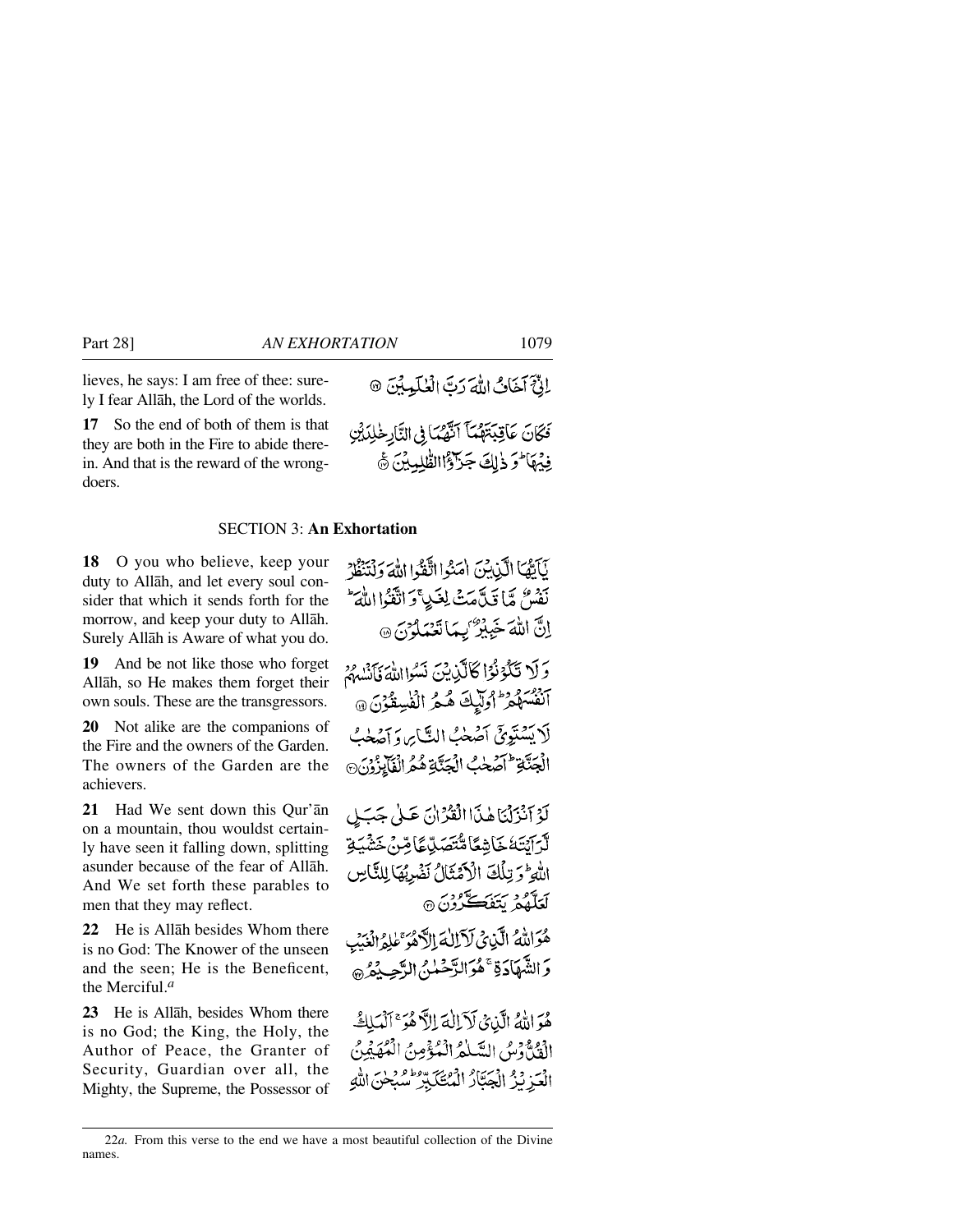greatness. Glory be to Allåh from that which they set up (with Him)!

**24** He is Allåh; the Creator, the Maker, the Fashioner: His are the most beautiful names. Whatever is in the heavens and the earth declares His glory; and He is the Mighty, the Wise.

هُوَ اللَّهُ الْغَالِقُ الْبَارِئُ الْمُصَوِّرُ لَهُ الْأَشْمَآءُ الْحُسْنَىّ يُسَبِّعُ لَهُ مَا فِى السَّمْوٰتِ وَالْأَرْضِ ۚ وَهُوَالْعَزِيْزُ الْحَكِيْهُمْ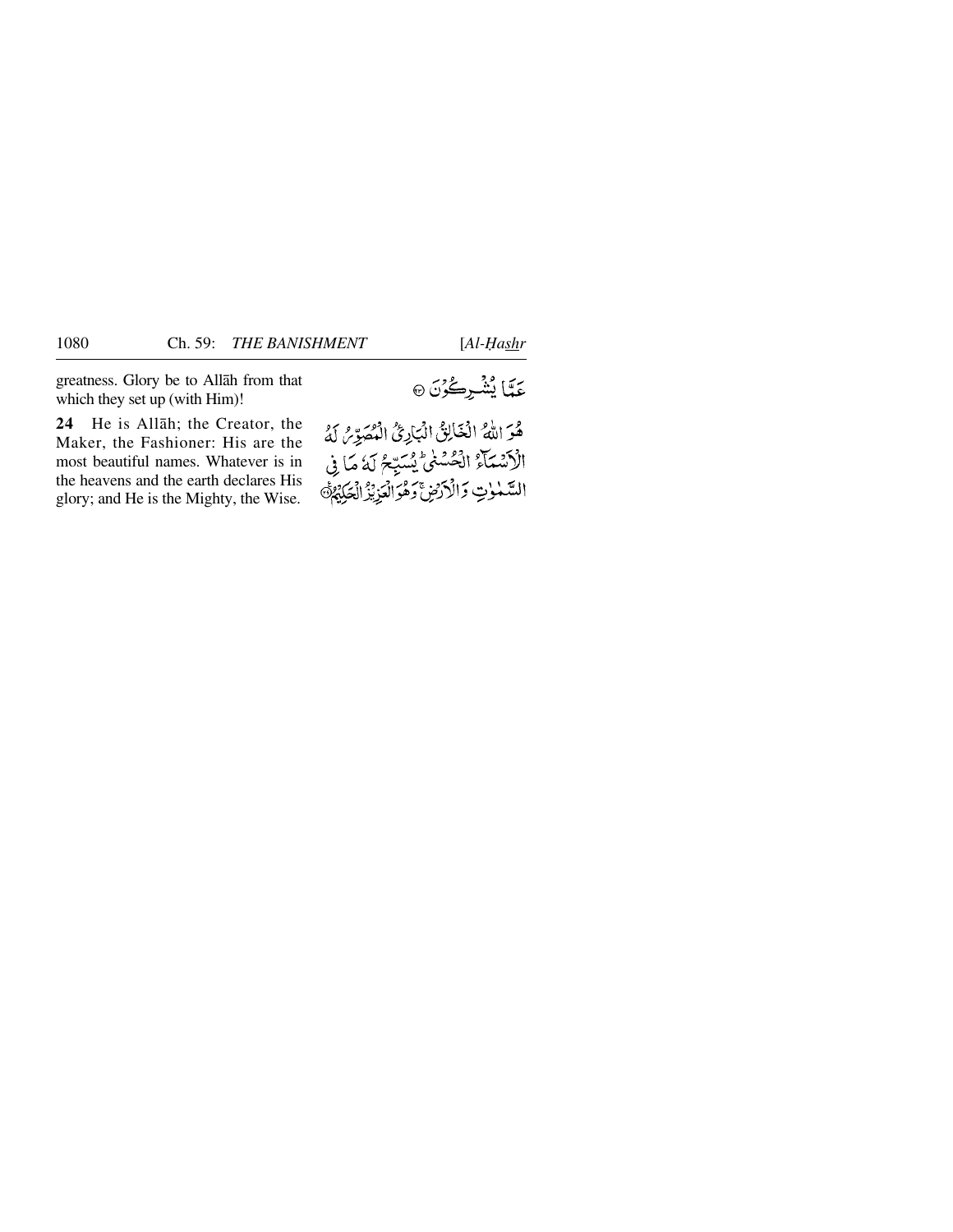

## CHAPTER 60

# Al-Mumtahanah: **The Woman Who is Examined**

(REVEALED AT MADÍNAH: 2 *sections*; 13 *verses*)

The whole of this chapter deals with the relations between the Muslims and the non-Muslims, and in particular with the undesirability of relations with those enemies who were bent upon extirpating Islåm, and who, not being satisfied with expelling the Muslims from their homes, now made war on them. It is in this connection that the Holy Prophet is enjoined to *examine the women* who came to him from among the idolaters for the purpose of embracing Islåm, so that, if they were found to be inspired by sincere motives, they should be retained. It is this circumstance which gives its title to this chapter. It shows that, notwithstanding enmity, the Muslims were required to be fair in their dealings with the disbelievers. A clear statement was needed regarding the relations of the two communities on account of the hostilities which had sprung up between them. This gives us the clue to its connection with the last chapter.

The first section opens with an injunction against entering into friendly relations with the enemies of Islåm, and the example of Abraham is quoted. The second section, however, adds that every non-Muslim is not to be regarded as an enemy. This direction, given as it was at a very late date, furnishes a basic principle in a discussion of the question of friendly relations. It is then stated that women who fled from Makkah to escape persecution, could be given shelter if they were found, on examination, to be sincere.

The date of revelation may be placed between the treaty of Hudaibiyah and the conquest of Makkah; it was very likely the seventh year of the Hijrah.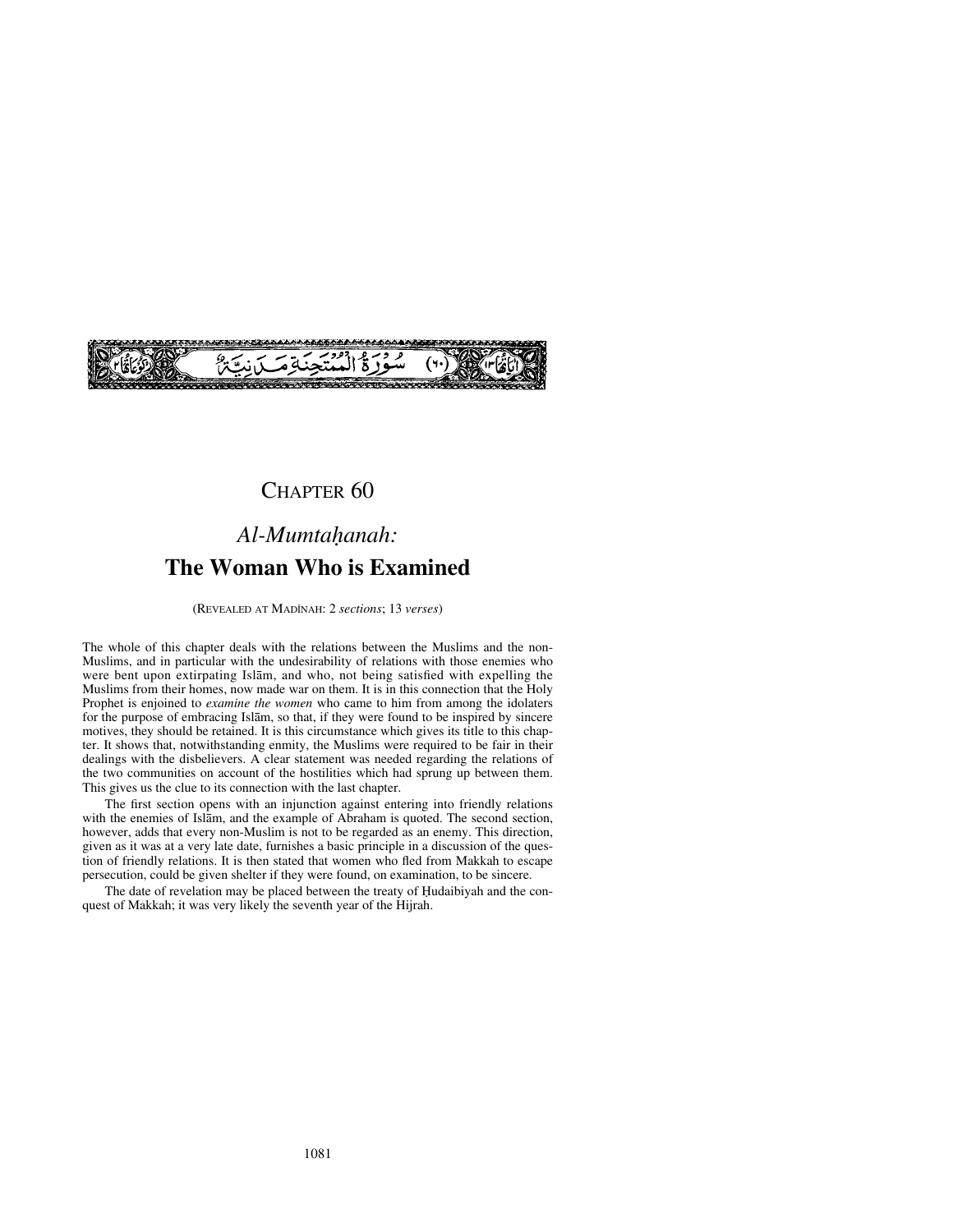## SECTION 1: **Friendly Relations with Enemies**

In the name of Allåh, the Beneficent, the Merciful.

**1** O you who believe, take not My enemy and your enemy for friends. Would you offer them love, while they deny the Truth that has come to you, driving out the Messenger and yourselves because you believe in Allåh, your Lord?*<sup>a</sup>* If you have come forth to strive in My way and to seek My pleasure, would you love them in secret? And I know what you conceal and what you manifest. And whoever of you does this, he indeed strays from the straight path.

**2** If they overcome you, they will be your enemies, and will stretch forth their hands and their tongues towards you with evil,*<sup>a</sup>* and they desire that you may disbelieve.

**3** Your relationships and your children would not profit you, on the day of Resurrection — He will decide between you. And Allåh is Seer of what you do.

**4** Indeed, there is for you a good example in Abraham and those with him, when they said to their people: We are clear of you and of that which you serve besides Allåh. We disbelieve in you and there has arisen enmity and hatred between us and you forever until you believe in Allåh alone

بِيْبِ مِيدٍ اللَّهَ التَّخْسِينِ التَّحِبِ بِيُمِرٍ 0 نَأَنَّهَا الَّذِينَ احْنُوْا لَا تَتَّخِذُواْ حَدُّدِّي بربره يردد حزب وفودس أبداه بالمتحدة وَ قَيْلَ كَفَيْرُوْا بِيهَا جَأْءَكُمْ قِينَ انْجَقَّ ۚ يُخْرِجُوْنَ الرَّسْوَلَ وَ اتَّاكُهُ أَنْ يُؤْمِنُوْا بِاللَّهِ بِٱلْكُمْرِ ۖ إِنَّ كَيْنَتُمْ خَرَجْتُمْ ۚ جِهَادًا فِي تَسَبِيْلِي وَ ابْتِغَاءَ مَدْضَادِّيٍّ دَّوْنَ إِلَيْهِمْ بِالْمَوَدِّةِ تَّوَ إِنَّا آَعَلَمُ بِيمَآ أَخۡفَيۡبَنَّهُۥ وَ مَآ أَعۡلَنۡنَهُۥ وَمَنۡنَ تَقۡفَلُهُۥ مِنْكُمْ فَقَدْ ضَلَّ سَوَاءَ السَّبِيْلِ@ إِنْ تَنْقَفُوْكُمْ نَكُوْنُوا أَكُنَّهُ أَعْدَاءً وَّيْبِيْسُطُوْٓا إِلَيۡكُمۡ ٱِيۡبِيِّبِهُمۡ وَٱلۡسِنَةَهُمۡ بِاللَّهُ ذِي دَدِّدْوْالَوْ نَڪَفَدُونِ ۞ لَينْ تَنْفَعَكُمْ آيْرِجَاهُكُمْ دَادْ آدْنَ دْكُرْ ّْ بَوْمَرَالْقِيلِيَّةِ يَنْفُصِلُ بِكَيْنَكُمْ فَيَ الْذَكَر بِيمَا تَعْيَلُوْنَ بِصِبْرُ @ قَنْ كَانَتْ لَكُمْ أُسُوَةٌ حَسَنَةٌ فِي إِبْرِهِيْمَ وَالَّذِينَ مَعَهُ ۚ إِذۡ قَالُوۡالِقَوۡ مِهِمۡ إِيًّا بُنْ ذَا وَيُنْكُّدُوَ مِيًّا تَعْبُكُونَ مِ دُوْنِ اللَّهِ كَفَرْنَا بِكُمْ وَ بَكَ ابْيُنَنَا وَ بَدْبَيْرُهُ الْعَيَادَةُ وَ الْمَنْهَاءُ آيِدًا حَتَّى

<sup>1</sup>*a.* It should be noted that the reason given for not taking the disbelievers as friends is that they are the enemies of Allåh and His Messenger, who drove out the Prophet and the Muslims from their homes. Vv. 8 and 9 afford a full explanation.

<sup>2</sup>*a.* That is, they would slay you with their hands and revile you with their tongues.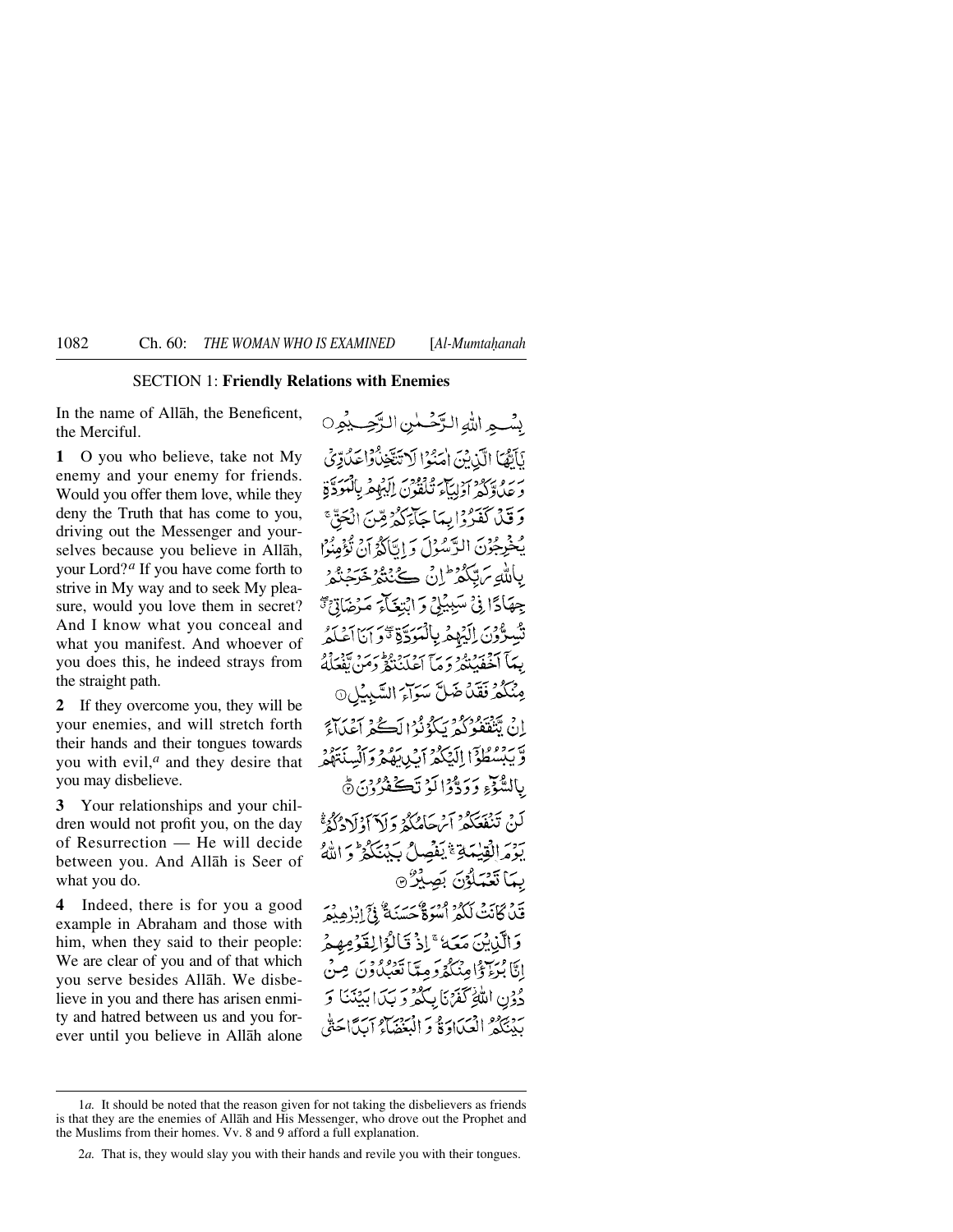— except Abraham's saying to his sire: I would ask forgiveness for thee, and I control naught for thee from Allåh.*<sup>a</sup>* Our Lord, on Thee do we rely, and to Thee do we turn, and to Thee is the eventual coming.

**5** Our Lord, make us not a trial for those who disbelieve, and forgive us, our Lord. Surely Thou art the Mighty, the Wise.

**6** Certainly there is for you in them a good example, for him who hopes for Allåh and the Last Day. And whoever turns away, surely Allåh is the Self-Sufficient, the Praised.

تَؤْمِنُوا بِاللَّهِ رَمِّرَةَ إِلاَّ قَوْلَ إِبْرُهِيْمَ لِأَبِيْهِ لَأَسْتَغْفِرَنَّ لَكَ وَمَا أَمْلِكُ لَكَ مِنَ اللَّهِ مِنْ مَنْهُمْ وَإِسْمَا عَلَيْكَ نَوَكَّلْنَا وَ الْكُكَ آنَيْنَا وَ إِلَيْكَ الْمَصِيْرُ @ رِبَّنَا لَا تَجْعَلْنَا فِتْنَةً لِلَّذِينَ كَفَرُوا وَاخْفِرْكَنَا يَرَبَّيْنَا ۚ إِنَّكَ آَنُتَ الْعَزِيْزُ الْحَڪنْهُ ۞ لَقَدْ كَانَ لَكُمْ فِيْهِمْ أُسُوَةٌ حَسَنَةٌ لِّعَدَبَّ كَانَ يَدْجُوا اللَّهَ وَ الْبَوْمَ الْأَخِيرَ

يَرْيَرِ بِيَتَوَلَّ فَإِنَّ اللَّهَ هُوَ الْغَبْقُ الْعَبْدُرُهُ إِ

## SECTION 2: **Friendly Relations with non-Muslims**

**7** It may be that Allåh will bring about friendship between you and those of them whom you hold as enemies. And Allåh is Powerful; and Allåh is Forgiving, Merciful.*<sup>a</sup>*

**8** Allåh forbids you not respecting those who fight you not for religion, nor drive you forth from your homes, that you show them kindness and deal with them justly. Surely Allåh loves the doers of justice.*<sup>a</sup>*

عَسَى اللَّهُ أَنْ يَعْصَلَ بِدَبْتِكُمْ وَيَدْدِي الَّيْنِ بِيْنَ حَادَيْنَهُمْ تَعَهُّدُهُ مُعَوَّدَةٌ ۚ وَ اللَّهُ قَدِيدٌ وَاللَّهُ غَفُوسُ دَّجِيدُهُ ﴾ لَا يَنْهَى لَكُمْ اللَّهُ عَنِ الَّذِينَ لَمَرْيُقَاتِلُوْكُمُ فِي اللَّهِ لِمِن وَكَّوَ يُخْرِجُوْكُمْ مِّنْ دِيَارَكُمْ آنْ تَبَرَّوْهُمْ وَتَفْسِطُوْٓا إِلَيْهِمْ وَإِلَى اللهَ بُحِبُّ الْمُقْسِطِينَ @

8*a,* see next page.

<sup>4</sup>*a.* As shown in 6:74*a*, it was not Abraham's father for whom he thus prayed, for ultimately this sire of Abraham proved to be a deadly enemy. Abraham's example is quoted to show how loving and tender he was towards his people, yet, when it became clear to him that they were bent upon uprooting the Truth, even Abraham could not maintain relations of friendship with them. The Holy Prophet and his companions were in like manner now obliged to renounce all relationships of friendship with a people who were not only the avowed enemies of the Muslims but also in a state of continual war with them. For Abraham's promise to ask forgiveness for his sire, see 19:47.

<sup>7</sup>*a.* This verse makes it clear that the prohibition against friendly relations with the disbelievers was only temporary, to be operative only so long as the war continued. The friendship prophetically referred to here was brought about after the conquest of Makkah.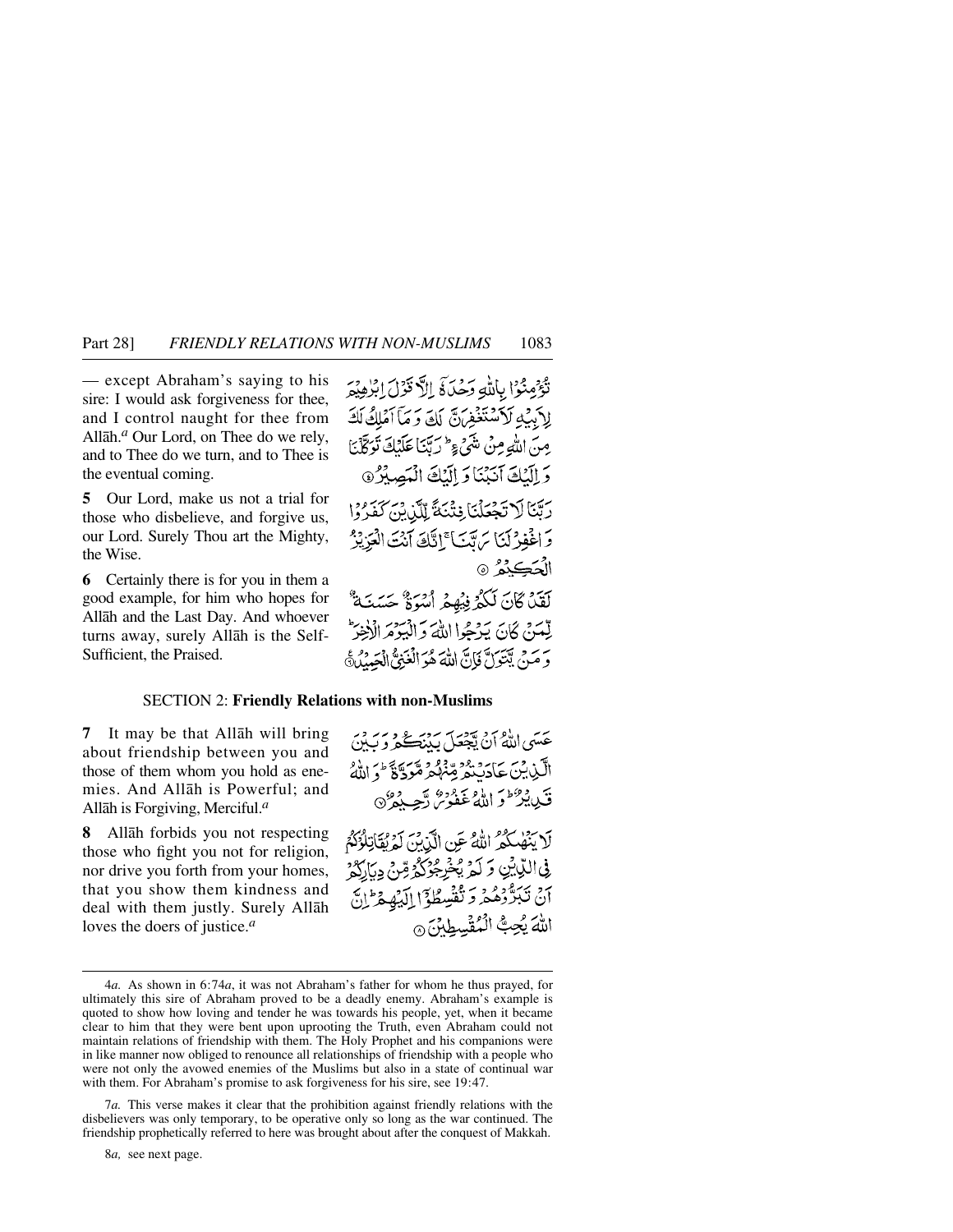**9** Allåh forbids you only respecting those who fight you for religion, and drive you forth from your homes and help (others) in your expulsion, that you make friends of them; and whoever makes friends of them, these are the wrongdoers.

**10** O you who believe, when believing women come to you fleeing, examine them. Allåh knows best their faith. Then if you know them to be believers send them not back to the disbelievers.*<sup>a</sup>* Neither are these (women) lawful for them, nor are those (men) lawful for them. And give them what they have spent; and there is no blame on you in marrying them, when you give them their dowries. And hold not to the ties of marriage of disbelieving women, and ask for what you have spent, and let them ask for what they have spent. That is Allåh's judgment; He judges between you. And Allåh is Knowing, Wise.*<sup>b</sup>*

إِنَّمَا يَنْهَلُكُمُ اللَّهُ عَنِ الَّذِينَ فَتَلَوَّكُمْ فِي الدِّيْنِ د من در در در در این در این در این در اعلام ا در عدد 75 سوتوفرو سرو سرگه<br>اخراجگمران تولوهگر و من پتور فَأُولَيْكَ هُمُ الطُّلِمُوْنَ ٩

يَآيَّهُا الَّذِينَ امْنُوْا إِذَا جَاءَكُمْ الْوَْهِذِ مُهْجِزْتٍ فَأَمْتَجِنُّوْهُمْ بَيْءً إِلَيْهِ أَجْمَلَهُمْ لَيْسَمُّ بِإِيْمَانِهِينَّ فَبَانَ عَلَمْتُمُوهُ لَهُ فَوْهِ فَلَا تَرْجِعُوْهُنَّ إِلَى الْكُفَّارِ الْهُ لَا هُنَّ حِلٌّ تَهُوْمِ لَاهُمْ يَجِلُّوْنَ لَهُنَّ مِ اثْرُهُمْهُ مَّآ ٱنْفَقّْوَا ۖ وَ لَاحْنَاحَ عَلَيْكُمْ ۖ برد تمريح وهن ادي ايبر ووده پر ورديه.<br>آن تنگيخوهن ادا انتهارهاي اجوزهن دَلَا تُنْسِكُوْ ابْعِصَوِ الْكَرَافِرِ دَسْتَكُوْا مَا أَنْفَقَتُمْ وَلَيْتَنَكَّرْاهَا أَنْفَقُوْا إِلَيْ لَيْ حُكِّمْ ا لاء - وسره صريره و ماسط و ساحو» .<br>الله - يحيكه بينكهر و الله عليهم حيده

10*a.* People continued to embrace Islåm at Makkah, although there was now no preacher of the faith there. This gradual conversion to Islåm continued notwithstanding the bitter persecution of the new converts, which compelled them to flee from their homes. It is an unparalleled example of the deep impression which the Holy Prophet's truth had made upon the Makkans. The example cited here relates to believing women who fled to Madinah under these circumstances. These women were not taken unconditionally; it was necessary that they should be examined. In accordance with this injunction we find it related that the Holy Prophet obtained the assurance of such women under oath that they had not left their homes except on account of Islåm, and that it was not the desertion of their husbands or the love of anyone that had prompted them to flee (JB, Kf).

10*b.* The state of permanent warfare maintained between the Muslims and the disbelievers did not allow of any social relationship to be established between the two

<sup>8</sup>*a.* This verse and the one that follows, revealed as they were at a time when the relations between the Muslims and the disbelievers were most strained on account of the existence of a continual state of war between the two parties, settle conclusively that friendly relations between Muslims and non-Muslims, as such, are not prohibited. It is in the light of these verses that all the verses forbidding friendly relations with the disbelievers should be read, because here the true principle is revealed in unmistakable language, allowing friendly relations with one class of disbelievers and prohibiting such relations with those of another class.